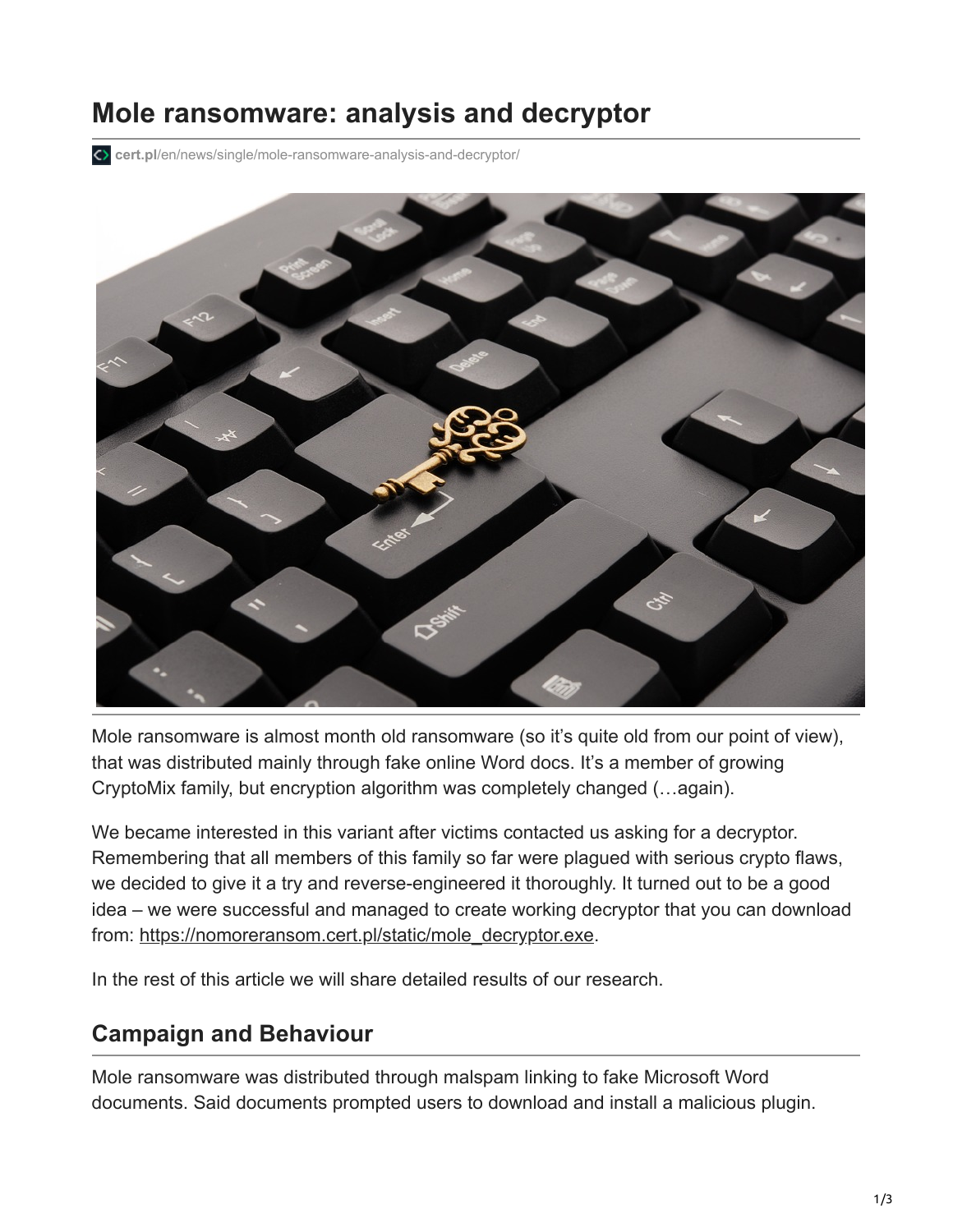Because this variant is not new, it was analyzed by quite a lot of researchers before us. We don't intend to copy their good work, so for anyone interested in the dynamic analysis we recommend looking at following links:

Instead, we'll focus on a static analysis of the code and the encryption method.

## **Static analysis**

As in many malware families, Mole won't run in most Russian-speaking countries. Literally the first thing the binary does after being run is checking keyboard layout and charset – detecting Russian ones leads to immediate process termination. Otherwise, malware achieves persistence (by adding itself to the Autorun in the system's registry), removes shadow copies (after Windows' version check), and proceeds to the actual encryption:

After being started ransomware tries to bypass the UAC and displays fake dialog message:

| <b>Display Color Calibration</b>                                            |
|-----------------------------------------------------------------------------|
| Display Color Calibration can't turn off Windows calibration<br>management. |
| Access is denied.                                                           |
|                                                                             |

After that, UAC prompt is shown and the user probably clicks "Yes" believing that he/she agrees to "Display Color Calibration". Instead, as usual, malware relaunches itself with admin privileges, and Shadow Volumes are deleted.

Of course ransomware doesn't encrypt every file type. Interestingly, encrypted extensions are obfuscated – they were not hardcoded directly, but compared inside giant function, after transformation with following algorithm:

List of encrypted extensions:

And as usual, the most interesting thing in any ransomware is actual file encryption algorithm. In this case it can be summarized as follows (half-decompiled, half-handwritten pseudo-c++ code with non essential parts omitted):

Or in terse pseudocode:

This method is not perfect for a lot of reasons, but we'll skip detailed cryptanalysis here.

General structure of encrypted file looks like this: